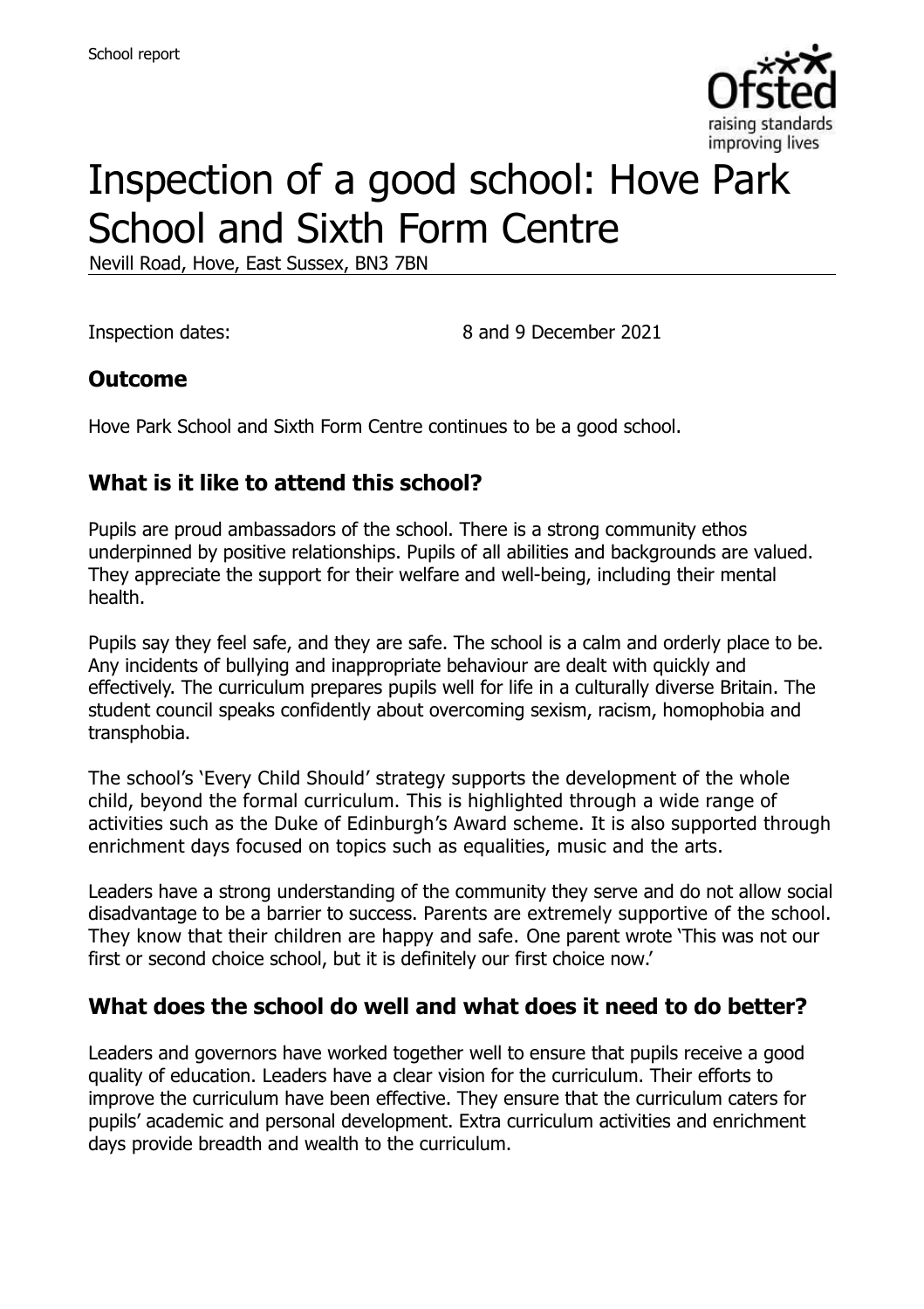

Leaders have planned an ambitious curriculum that builds knowledge and skills from Year 7 to Year 13 in a logical order. Most pupils study the English Baccalaureate qualification, ensuring breadth and balance. Some areas of the key stage 4 curriculum are covered in Year 9. Leaders make sure that pupils learn the required content of the key stage 3 national curriculum. Option choices are flexible.

Subject leaders constantly review and revise the curriculum to make sure that it fully meets the needs of all pupils. Pupils talk with confidence about their work. Some of the work seen is of a high quality. However, in some books the presentation, quality and quantity of work are inconsistent. Leaders know that the successful implementation of the curriculum is ongoing. They have effective plans to address this.

Staff workload is reasonable and allows time for teachers to carefully plan how pupils will acquire knowledge and skills. Literacy is well supported across all subjects. Teachers have good subject knowledge. They are skilled in using assessment to identify where pupils have missing knowledge. They use assessment well to present their subject in exciting and interesting ways. This helps most pupils to know more and remember more.

There is enhanced provision for pupils with autism spectrum disorder. They attend classes in the main school, where they are suitably supported. Staff carefully tailor the curriculum to meet their needs. Disadvantaged pupils and pupils with special educational needs and/or disabilities (SEND) are achieving better than they did before. The support they receive is developing, but gaps in attainment, attendance and engagement remain.

Careers is taught through tutor time and meets requirements. It supports pupils well in making key choices. At the end of Year 11 about half of the pupils leave to continue their studies at a local sixth form. Others proceed to further education and apprenticeships, but a small number stay on. For these pupils, the sixth form provides a secure and stable place to carry on their studies. Their curriculum is well matched to their needs. They benefit from working in a familiar environment where they are known and where they feel safe.

The personal, social and health education curriculum promotes pupils' personal development effectively. Pupils talk confidently about sessions on equalities, radicalisation, relationships and sexting. Recent content has included visits by local politicians and work with professional sports personalities.

Pupils are expected to be respectful, courteous, helpful and kind at all times. Lessons throughout the school are calm and purposeful. Pupils, especially older pupils, are motivated to learn. Pupils feel safe and well looked after. They say that any incidents of bullying and low-level misbehaviour is dealt with effectively.

Governors are very knowledgeable and very involved. They bring considerable experience to the position. They have received suitable training to carry out their role with confidence. They have a strong understanding of the curriculum and a secure appreciation of safeguarding.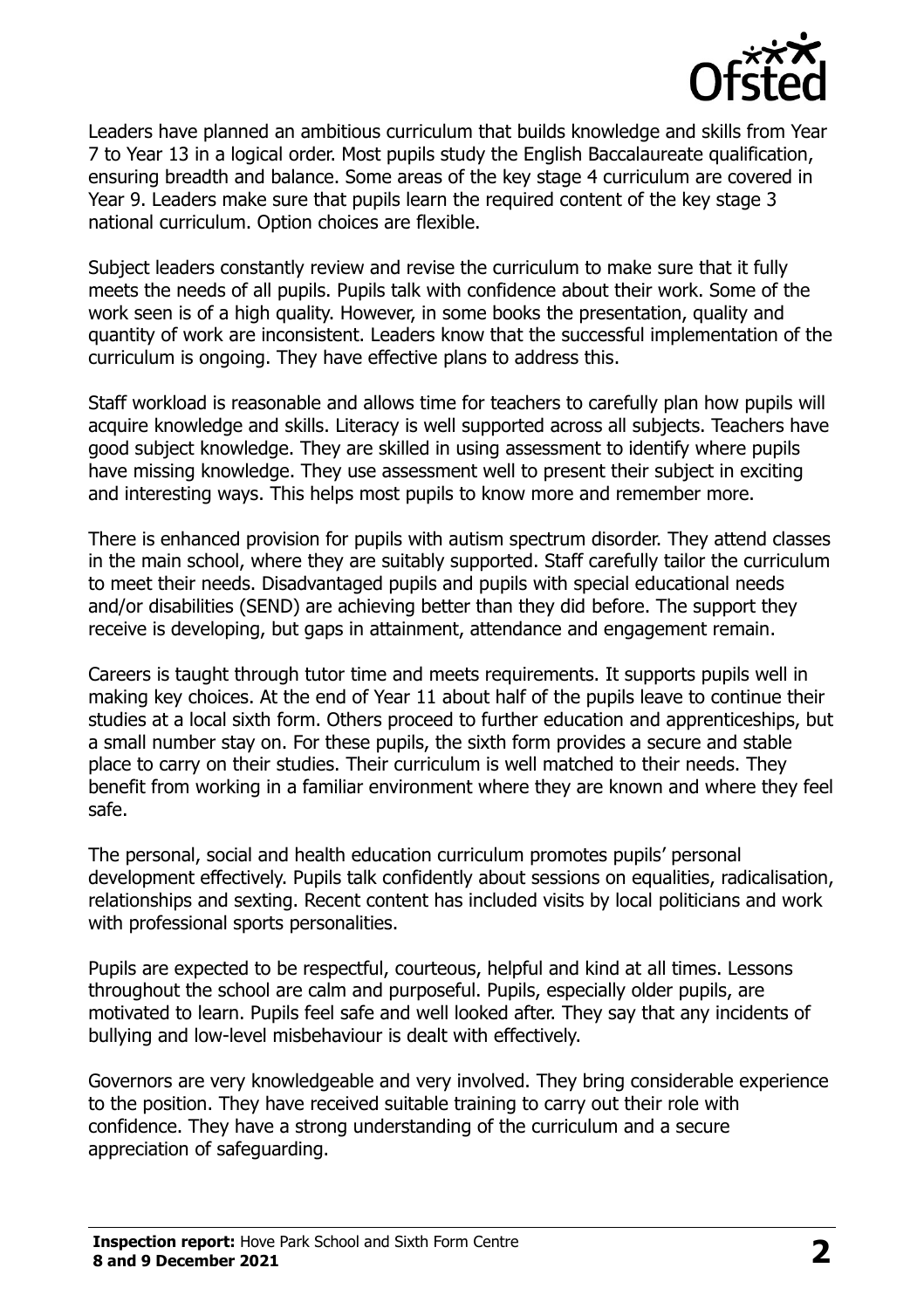

## **Safeguarding**

The arrangements for safeguarding are effective.

The single central record is maintained to a high standard. Leaders and governors continually review the school's safeguarding policy and ensure it is pertinent. Leaders work closely with a range of professionals to support pupils and their families. Teachers know what to do if they have concerns. Staff training is regular and of a very high quality.

Pupils say that they feel safe. They are well known to their teachers. They appreciate the advice received on keeping themselves safe, including online safety. They learn about healthy relationships and are well supported in terms of their welfare and well-being. They talk to staff if they have any concerns.

## **What does the school need to do to improve?**

## **(Information for the school and appropriate authority)**

- **There is still some variability in the quality of the curriculum's implementation. This** means that pupils do not achieve as highly as they could across all subjects. Leaders should ensure that the curriculum is implemented more consistently across all subjects and all years by sharing the very best practice that already exists.
- Disadvantaged pupils and pupils with SEND are still not achieving as well as their peers. The school has been working hard to narrow the gap, but the pandemic has meant that further work is required. Leaders are aware of what needs to be done and should continue to implement plans to raise pupils' attainment, attendance and engagement.

## **Background**

When we have judged a school to be good, we will then normally go into the school about once every four years to confirm that the school remains good. This is called a section 8 inspection of a good or outstanding school, because it is carried out under section 8 of the Education Act 2005. We do not give graded judgements on a section 8 inspection. However, if we find evidence that a school would now receive a higher or lower grade, then the next inspection will be a section 5 inspection. Usually this is within one to two years of the date of the section 8 inspection. If we have serious concerns about safeguarding, behaviour or the quality of education, we will deem the section 8 inspection as a section 5 inspection immediately.

This is the second section 8 inspection since we judged the school to be good in February 2013.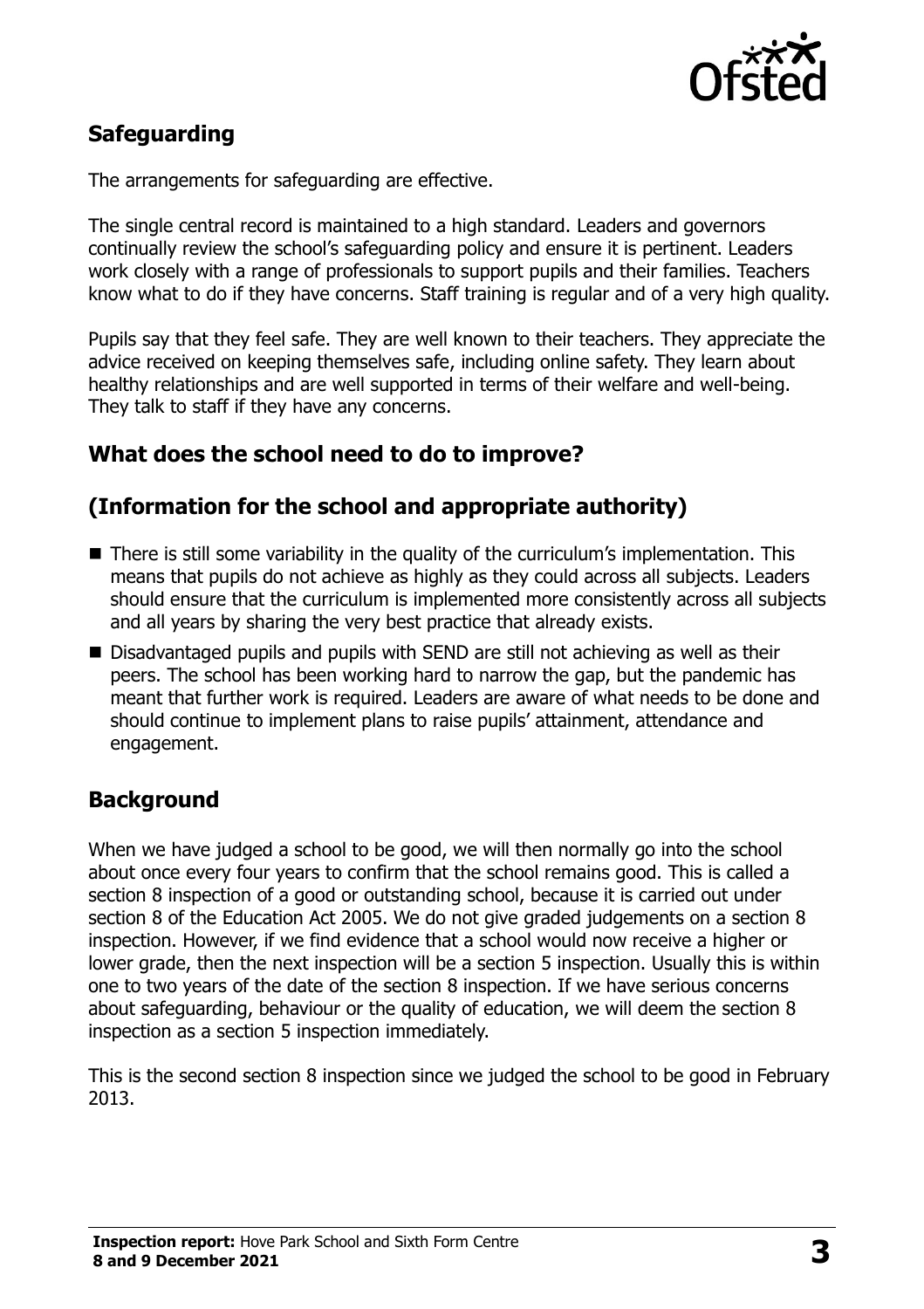

## **How can I feed back my views?**

You can use [Ofsted Parent View](https://parentview.ofsted.gov.uk/) to give Ofsted your opinion on your child's school, or to find out what other parents and carers think. We use information from Ofsted Parent View when deciding which schools to inspect, when to inspect them and as part of their inspection.

The Department for Education has further [guidance](http://www.gov.uk/complain-about-school) on how to complain about a school.

If you are the school and you are not happy with the inspection or the report, you can [complain to Ofsted.](https://www.gov.uk/complain-ofsted-report)

#### **Further information**

You can search for [published performance information](http://www.compare-school-performance.service.gov.uk/) about the school.

In the report, '[disadvantaged pupils](http://www.gov.uk/guidance/pupil-premium-information-for-schools-and-alternative-provision-settings)' refers to those pupils who attract government pupil premium funding: pupils claiming free school meals at any point in the last six years and pupils in care or who left care through adoption or another formal route.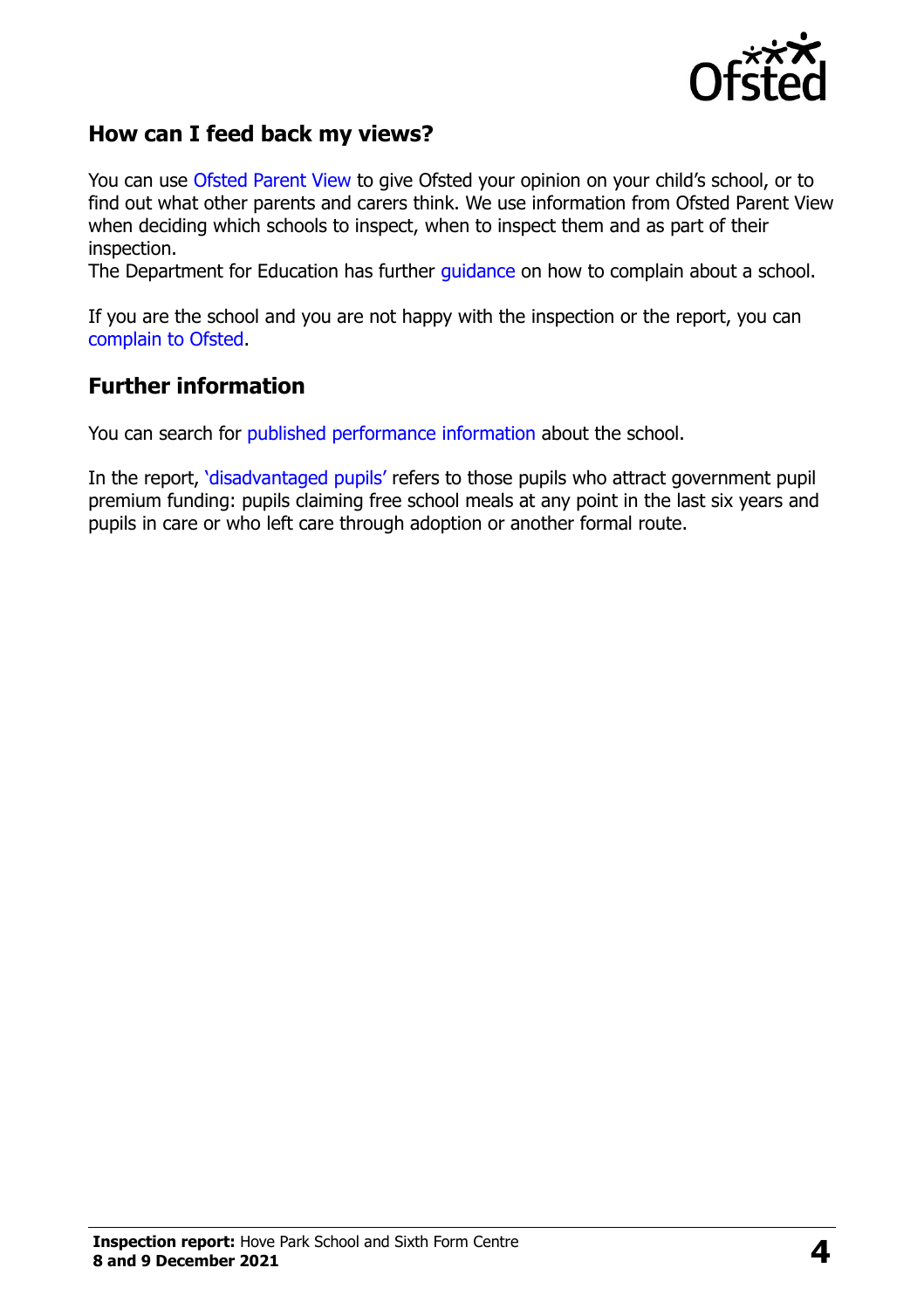

## **School details**

| Unique reference number                            | 114607                                                            |
|----------------------------------------------------|-------------------------------------------------------------------|
| <b>Local authority</b>                             | Brighton and Hove                                                 |
| <b>Inspection number</b>                           | 10211528                                                          |
| <b>Type of school</b>                              | Comprehensive                                                     |
| <b>School category</b>                             | Community                                                         |
| Age range of pupils                                | 11 to 18                                                          |
| <b>Gender of pupils</b>                            | Mixed                                                             |
| <b>Gender of pupils in sixth-form</b><br>provision | Mixed                                                             |
| Number of pupils on the school roll                | 1,214                                                             |
| Of which, number on roll in the sixth<br>form      | 49                                                                |
| <b>Appropriate authority</b>                       | The governing body                                                |
| <b>Chair of governing body</b>                     | <b>Paul Williams</b>                                              |
| <b>Headteacher</b>                                 | Jim Roberts                                                       |
| Website                                            | http://www.hovepark.brighton-hove.sch.uk/                         |
| Date of previous inspection                        | 1 March 2017, under section 8 of the<br><b>Education Act 2005</b> |

## **Information about this school**

- $\blacksquare$  Hove Park School and Sixth Form Centre is a mixed 11 to 18 school which is situated across two sites. Pupils in Years 7, 8, 12 and 13 are on the Valley campus and pupils in Years 9 to 11 are on the Nevill campus.
- The school has a designated provision for pupils with autism spectrum disorder. The proportion of pupils with SEND is above the national average. The proportion of pupils with an education, health and care plan is well above the national average.
- $\blacksquare$  The school provides part-time and full-time alternative provision for 11 pupils at three registered providers, two other providers and one online provider.
- The school's careers programme meets the requirements of the Baker Clause. That is to say that pupils in Years 8 to 13 receive information about the full range of education and training options open to them, including information about technical education qualifications and apprenticeships.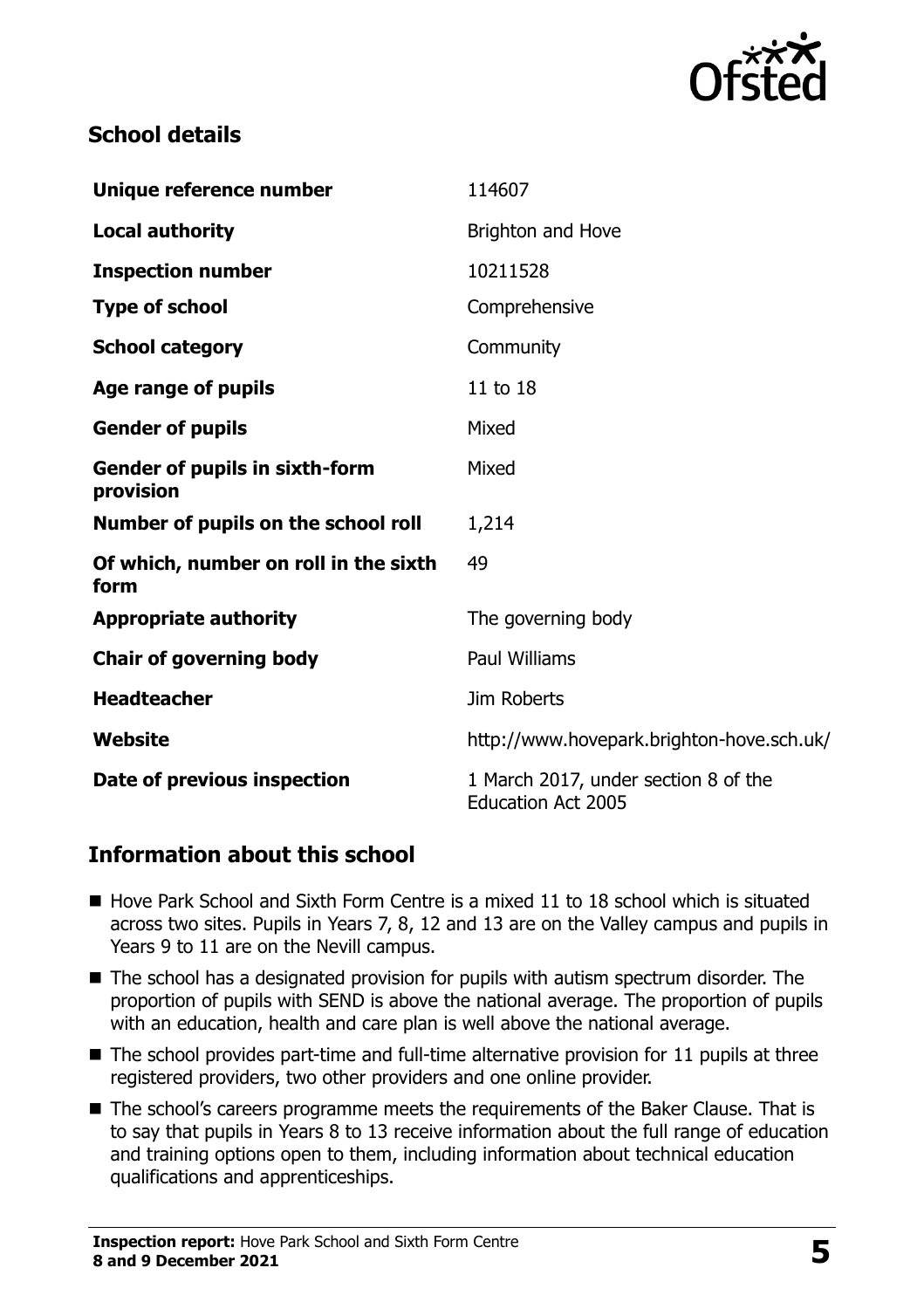

## **Information about this inspection**

- This was the first routine inspection the school received since the COVID-19 pandemic began. Inspectors discussed the impact of the pandemic with school leaders and have taken that into account in their evaluation.
- During this inspection, inspectors carried out deep dives in English, science, history and modern foreign languages. This involved meeting with leaders of subjects, visiting lessons, looking at pupils' work and talking to pupils and staff.
- Inspectors met with the headteacher and other staff. They looked at the single central record. They reviewed documentation and actions taken to safeguard pupils and support their safety, welfare and well-being.
- **Inspectors looked at school policies and curriculum documents. The lead inspector met** with governors and spoke to a representative of the local authority. He also spoke to a sample of the alternative providers.
- Inspectors considered 101 responses to the Ofsted online questionnaire, Ofsted Parent View, and a further 95 written responses from parents. They considered the survey responses from 13 pupils and 69 members of staff as well as the school's own surveys.

#### **Inspection team**

| Paul Metcalf, lead inspector | Ofsted Inspector |
|------------------------------|------------------|
| Keith Pailthorpe             | Ofsted Inspector |
| Mark Roessler                | Ofsted Inspector |